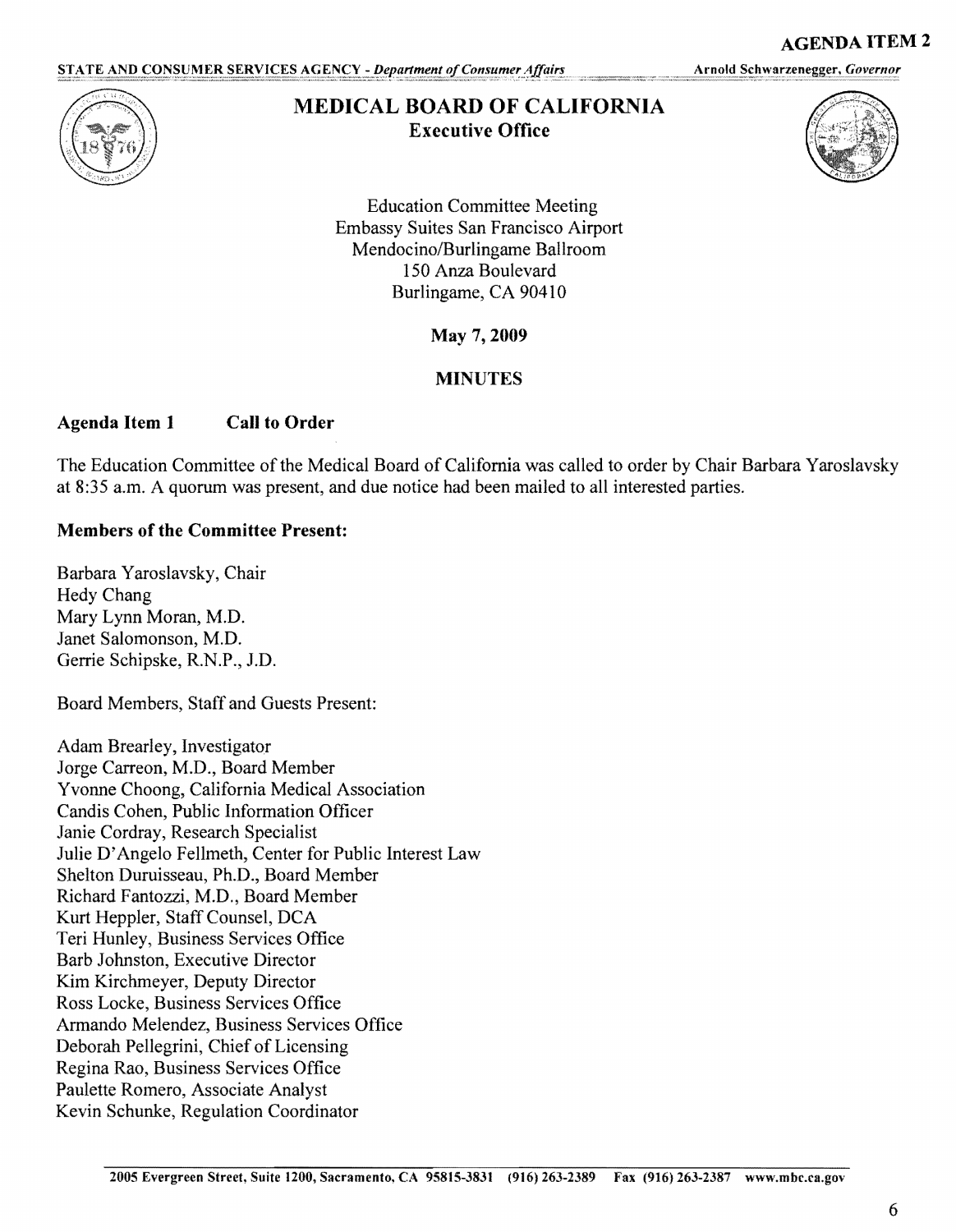Education Committee Minutes, page 2 May 7, 2009

Anita Scuri, Senior Staff Counsel, DCA Susan Thadani, Investigator Cheryl Thompson, Executive Assistant Renee Threadgill, Chief of Enforcement Linda Whitney, Chief of Legislation Frank V. Zerunyan, J.D., Board Member

# **Agenda Item 2 Approval of the January 29, 2009 Minutes**

It was M/S/C to approve the minutes of the January 29, 2009 meeting.

## Agenda Item 3 Opening Remarks by the Chair – Ms. Yaroslavsky

Committee Chair Barbara Yaroslavsky reminded everyone this is the third meeting in a row to find language acceptable to the Committee for a proposed regulation for the full Board to adopt and set a regulatory hearing. The subject of the discussions has been the requirement by physicians to inform their patients that they are licensed and regulated by the Medical Board of California, and include the Board's contact information. At its last meeting, the Committee discussed Ms. Cohen's proposal for a sign to be posted in physicians' offices, and concerns were raised about how to provide the same information to those physicians who practice in other than traditional office settings, like hospitals, skilled nursing facilities, and surgical centers. Ms. Y aroslavsky asked Ms. Cohen to work with the Board's counsel and come back to this meeting with more comprehensive language to address the members' concerns.

## **Agenda Item 4 Consideration of Regulations Requiring Posting of a Sign Regarding Physician Regulation by the Medical Board of California - Ms. Cohen**

Information Officer Candis Cohen said at the Committee's last meeting, Ms. Yaroslavsky also asked her to provide the Committee with information about how other boards and bureaus within the Department of Consumer Affairs require similar information to be provided to their patients, clients, and customers. She said to the best of her knowledge, nine other licensing agencies have such a requirement, and she reviewed with the Committee some of those agencies' specific requirements.

Ms. Cohen said after the last Committee meeting, she met with counsel to the Board, Anita Scuri and Kurt Heppler, and Medical Board Deputy Director Kim Kirchmeyer to discuss the Committee's comments. Ms. Cohen discussed with the Committee the proposed changes to the regulation. She stated it addressed their concerns by offering physicians three options to comply with the disclosure requirement: 1) posting a sign where patients can see it; or 2) including the information in a written notice to be signed by the patient and kept in his/her medical file; or 3) including the information just above the signature line on a document given to the patient that the patient signs. These options are intended to serve a multitude of practice settings, as the goal is to reach as many patients as possible.

Public comment on the proposal was taken.

Yvonne Choong, California Medical Association, directed the Committee's attention to AB 583, sponsored by the CMA, which would require additional information to be printed on a physician's nametag, including the highest degree obtained and board certification. She said CMA objects to the proposed regulation as an